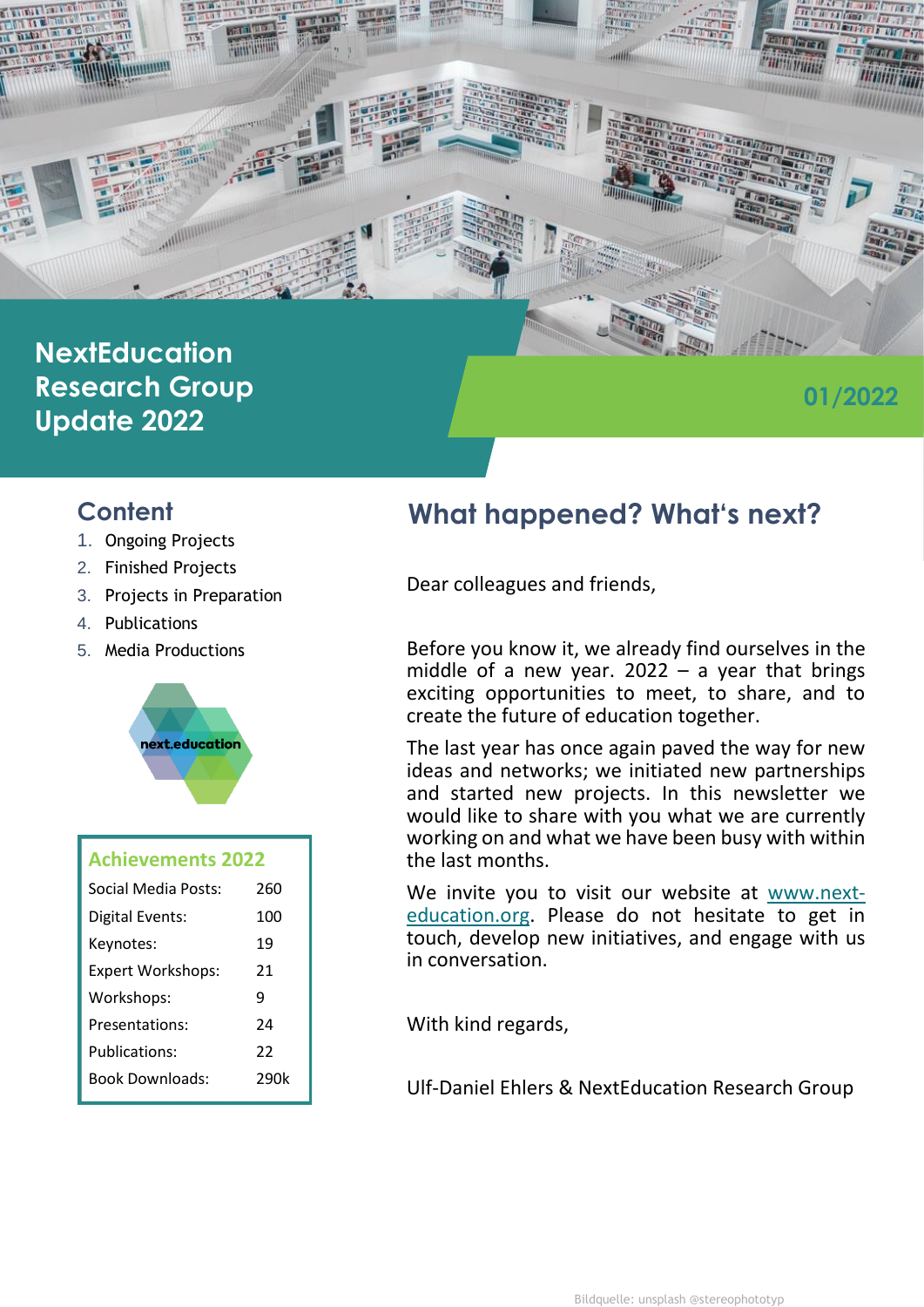## **Future Skills – The future of learning and higher education**

In 2021, NextEducation has launched several new tools on Future Skills and has continued disseminating the newly presented model in various high-level communities. Amongst them, a new Future Skill Finder has been launched and can be accessed here: [link.](https://nextskills.org/future-skills-finder/) Please visit the Future Skills Library [\(link\)](https://nextskills.org/library/) to access all presentations and videos. Due to enormous support from our network patners we have managed to reach more than 226K downloads of the open access publication on Future Skills.



**Project update:** [More Information](https://nextskills.org/)

**Video Series:** [Future Skills](https://nextskills.org/library/video-series/)

**Delphi Study:** [Future Skills](https://nextskills.org/library/future-skills-study/)

**Book DE:** [Future Skills. Lernen der Zukunft](https://nextskills.org/library/future-skills/) – Hochschule der Zukunft

**Book EN:** Future Skills – [The Future of learning and higher education](https://nextskills.org/library/future-skills/)

## **EdCoN – Education Competence Network**

In the EdCoN project the NextEducation team uses the synergy potential of the State University model of the Baden-Wuerttemberg Cooperative State University to accelerate the digital transformation of teaching. A teachinglearning laboratory will be set up at each of the nine DHBW locations to develop, evaluate and disseminate topic-related innovative concepts. The resulting competence centres will be networked in the Education Competence Network (EdCoN) and their know-how will be made available across all locations.

#### **Project update**: [More Information \(in german\)](https://www.dhbw.de/projekte/edcon#c53816)

**Current status:** Initialisation completed, development of the collaboration environment via an open project platform, establishment of project management structure, establishment of DIRK Dual as an education competence centre, recruitment of employees nationwide, design of a digitalisation monitor in teaching for DHBW.

## **Podcast series "NextNormal" and "Studium im Shutdown"**

In two podcast series and related qualitative research, the NextEducation team wanted to find out from a students' perspective what has changed for them and how studying works in times of the Corona shutdown. Another goal is to find out what universities could do better, what works well and what they can learn for the future. What can higher education institutions learn from the shutdown and what is the "next normal" of European higher education and student life? The podcasts are available on all major platforms.



#### [More Information Next Normal](https://next-normal.eu/)

#### [More Information Studium im Shutdown](https://studium-im-shutdown.de/)

**Current status:** Several scientific papers have been released related to the [analysis of the podcast conversations. With a final episode with students from](https://next-normal.eu/)  the "DigitalChangeMaker" initiative, the podcast series "NextNormal" will soon come to an end.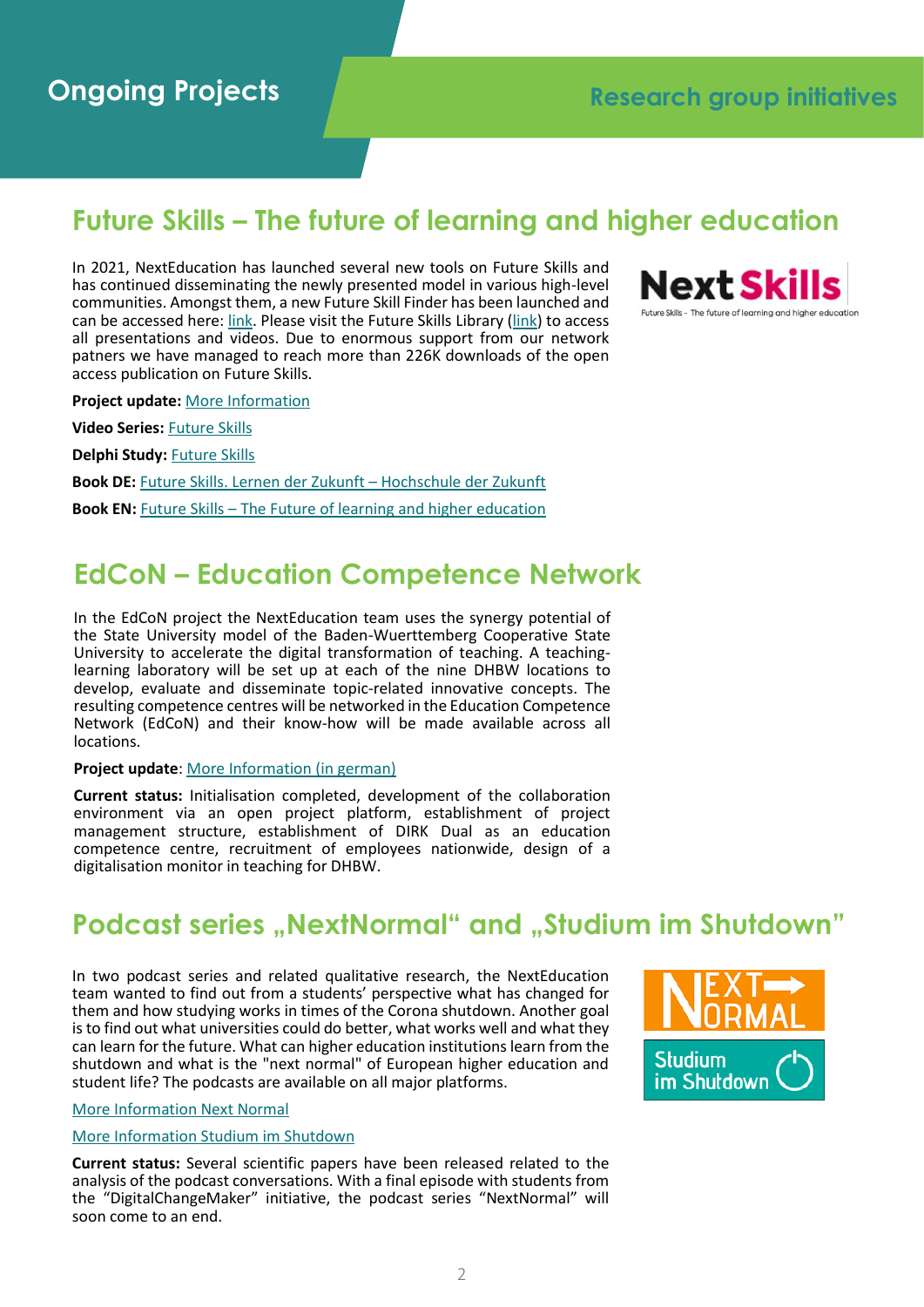# **Ongoing Projects Research group initiatives**

## **CHAISE – Blockchain Skills for Europe**

#### 11/2020 – 10/2024

Within the European flagship project CHAISE, NextEducation is deepening Future Skill Research for new jobs in the Blockchain field (2021-2024). We are collaborating with 23 European partner organisations from science and industry for 4 years to set forward the first Europe-wide open, inclusive blockchain skills governance system, to address Future Skills mismatches and deliver appropriate training, intelligence gathering and mobility solutions tailored to sectoral needs.



**Project update:** [More Information](https://chaise-blockchainskills.eu/)

**Chaise Video:** [Blockchain Architect](https://www.youtube.com/watch?v=Xs6fdtyi_Aw)

**Report:** [Study on skills mismatches in the European Blockchain sector](https://next-education.org/next-education-research-series/#chaise)

# **ENCORE+ – European Network for Catalysing Open Resources in Education**

11/2020 – 10/2023

With the OER innovation initiative ENCORE, NextEducation develops cornerstone concepts for the next European OER ecosystem. The European Network for Catalysing Open Resources in Education (ENCORE+) responds to the European priorities of opening up and modernising education and training through the creation of a network that supports innovation and entrepreneurship with OER. ENCORE+ realizes a new vision for collaboration and connection between OER repositories in a European OER Ecosystem.



#### **Project update**: [More Information](https://encoreproject.eu/)

**Report 1: Awareness, Experience and Organizational Maturity of Open** [Education](https://next-education.org/next-education-research-series/#encore)

**Report 2:** Open Education and Training – [Where does Europe go from here?](https://next-education.org/next-education-research-series/#encore)

## **InclusiPHE – Inclusive Engagement of Non-Traditional Students in Professional Higher Education**

#### 09/2020 – 08/2023

NextEducation is doing a step forward in desinging inclusive study futures. The InclusiPHE project connects the social dimension of HE with that of students' engagement – and has as main objective to contribute to creating a more inclusive environment at PHEIs. The project aims to improve policies, mechanisms and practices for inclusive engagement of all students regardless of their background and circumstances – to engage students in all aspects of the teaching & learning journey, quality assurance and institutional decision making, within the life of the institution and student life in the wider sense.

#### **Project update:** [More Information](https://inclusiphe.eu/)

Report: Stonger Together - [Towards inclusive student engagement of non](https://next-education.org/next-education-research-series/#inclusiphe)[traditional students in Professional Higher Education](https://next-education.org/next-education-research-series/#inclusiphe)

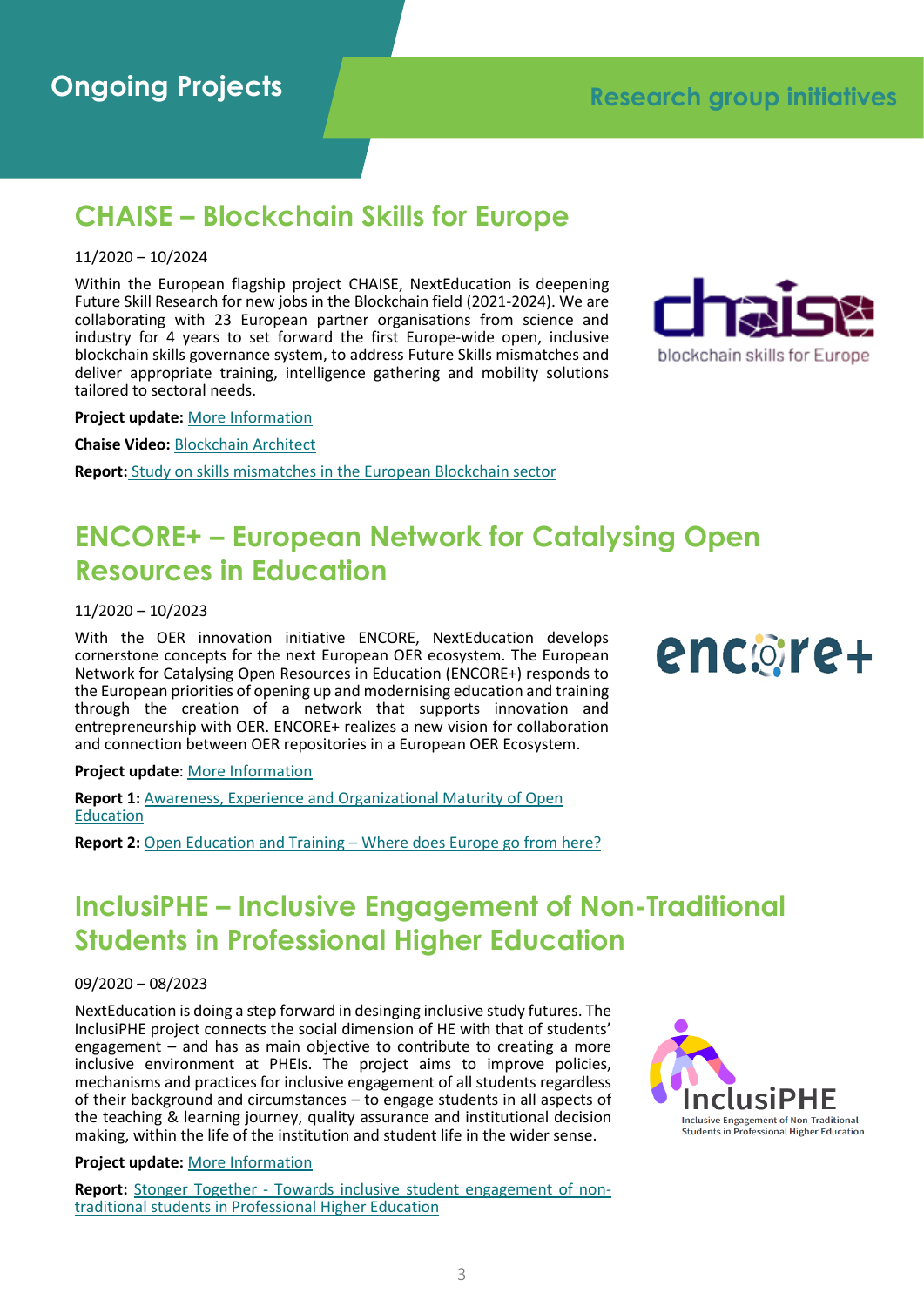## **DIGI-HE – A Strategic Reflection Tool of Digitalisation at European Higher Education Institutions**

#### 01/2020 – 12/2022

Within the DIGI-HE project, NextEducation is analysing the best strategies to develop digital transformation for higher education. The project explores different ways in which higher education institutions can boost their strategic approaches to digitally enhanced learning and teaching and enhance their capacity. The goal is to encourage and support a reflection on institutional strategy development and enhancement, through good practice sharing and peer learning among university leadership, and to contribute to community building. Among other topics, self-assessment tools that can be used by university management to explore their maturity level of digitalisation have been compared.



#### **Project update:** [More Information](https://www.eua.eu/101-projects/772-digi-he.html)

**Current status**: Second round of peer learning activities in the framework of the [EUA Thematic Peer Groups](https://eua.eu/118-uncategorised/814-call-for-participation-in-the-2022-learning-teaching-thematic-peer-groups.html) (TPG) starts in March.

## **RECAPHE – Enhancing Staff Research Capacity in Professional Higher Education**

#### 09/2019 – 08/2022

NextEducation conducts competence research in the field of research and innovation for Professional Higher Education in order to strengthen the specific character of applied science and to promote regional innovation partnerships between companies and universities throughout Europe. Once the required competences have been identified, a training programme will be developed to acquire and extend these competences.

#### **Project update:** [More Information](https://recaphe.eu/)

**Current status:** Development of an online self-assessment tool, Creation of training materials for PHE Research & Innovation Professionals

# **DIRK Dual – Digital reflexion portfolio for skill development in cooperative study programmes**

#### 09/2021 – 08/2024

With DIRK Dual, the NextEducation team is developing the first digital portfolio-based tool for self-directed competence development based on reflecting the interlinks of theory and practice phases within the dual study programme. The open access e-portfolio tool uses the possibilities of digitalisation to complement the current, rather activity-focused, documentation of experiences in the practical phase and to promote cyclical, reflective learning in the practical study phase throughout the student lifecycle as well as to open it up for coaching and peer learning processes.

#### **Project update:** [More Information](https://next-education.org/ongoing-projects/#dirk-dual)

**Current status:** Definition of a reflexion-based competence learning circle in dual study programmes and design of diagnostic procedures for competence development within the practical study phases



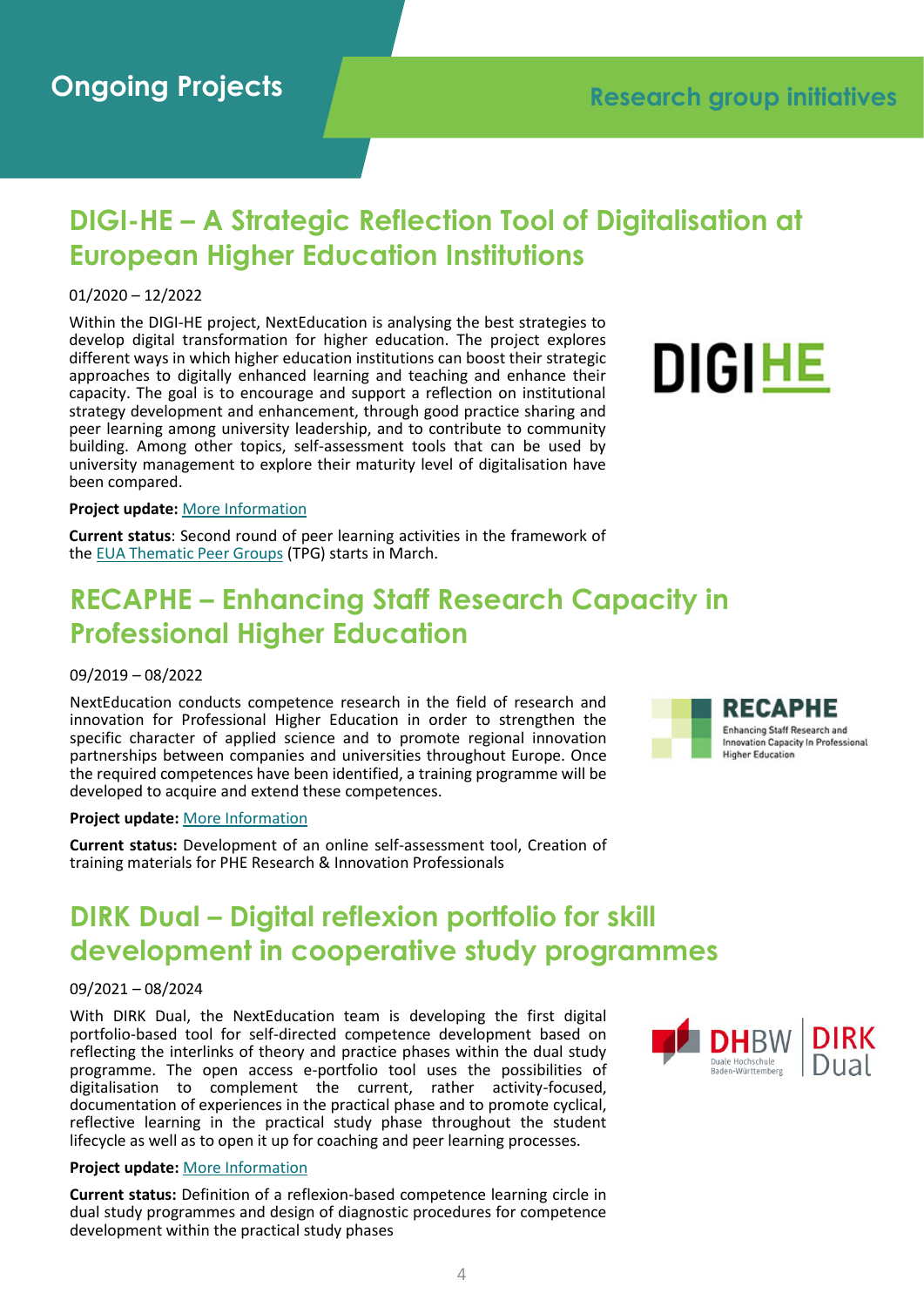## **Open Game – Promoting Open Education through Gamification**

#### 10/2019 – 09/2021

In the Open Game Project, NextEducation developed an online game for higher education teachers that offers the opportunity to try out open teaching methods in realistic application scenarios and to receive immediate feedback on decisions. The project aimed to raise teachers' awareness of the various possibilities of open teaching methods and to motivate them to use them.



#### **Project update:** [More Information](https://opengame-project.eu/)

en zurückl

Game: [Catch the Open!](https://opengame-project.eu/game/)

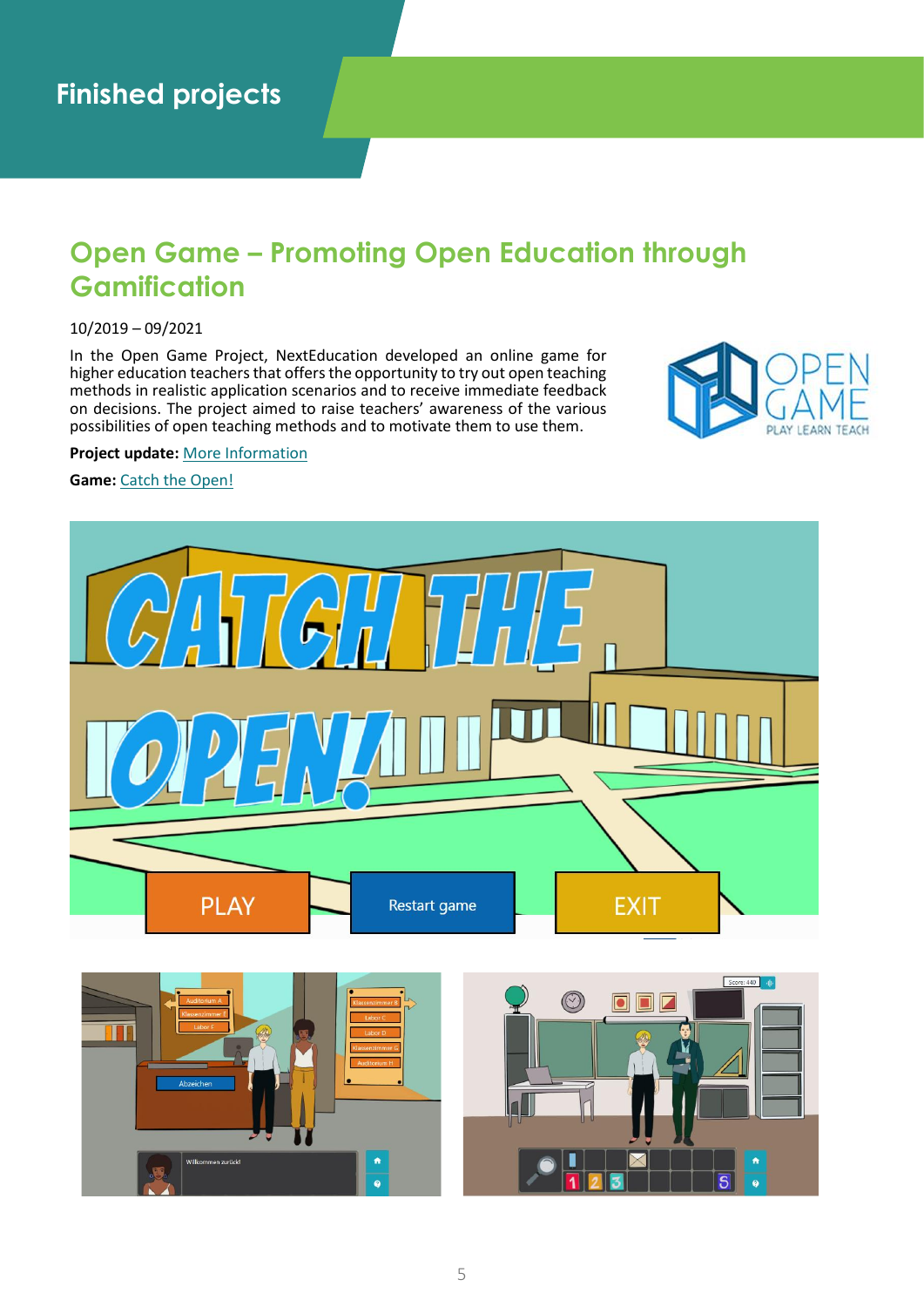# **FU:SE – Future skills for a digitally shaped world from a subject perspective at the transition from study to work**

FU:SE aims to support Future Skills among young professionals in the transition phase from study to work. With the increasing flexibility of biographies, the responsibility of individuals to develop individual competence strategies for their employment biography is growing. In this context, the fit of educational offers to occupational requirements must increasingly be prioritised and implemented in individual learning and action strategies, in which Future Skills play an essential role. To this end, subjective strategies for the acquisition of Future Skills become the object of research for the first time in an empirical multi-method design. FU:SE first qualitatively identifies variants of subjective strategies and quantitatively cluster-analytically identifies strategy types and, based on this, develops tools for learners and organisations.

## **The Global Future Skills Project**

"The Global Future Skills Project" has launched a call for participation in order to identify good and innovative Future Skills practices in higher education all over the world in order to share, inspire and motivate. After the close of the call, the selection of the proposals to be included and the notifications of the authors, the final submission process is currently in progress. After a peer reviewing phase, the chapters and contributions will be released as an open access book publication with Springer in the "Future Skills" book series.

# **Podcast: Future Skills Apéro**

UNDER CONSTRUCTION III.

Following on the steps undertaken with our podcast series "NextNormal" and "Studium im Shutdown" to discuss present and future higher education from a students' point of view, we will soon be launching a news podcast series called "Future Skills Apéro" – connected to our "Global Future Skills Project" and the publication of an open access book featuring research, essays and good practice on Future Skills higher education from all over the continents. Educational experts from all over the world such as PISA/OECD's Andreas Schleicher will participate and engage in exciting conversations in our podcast series on the future of higher education and skills.

6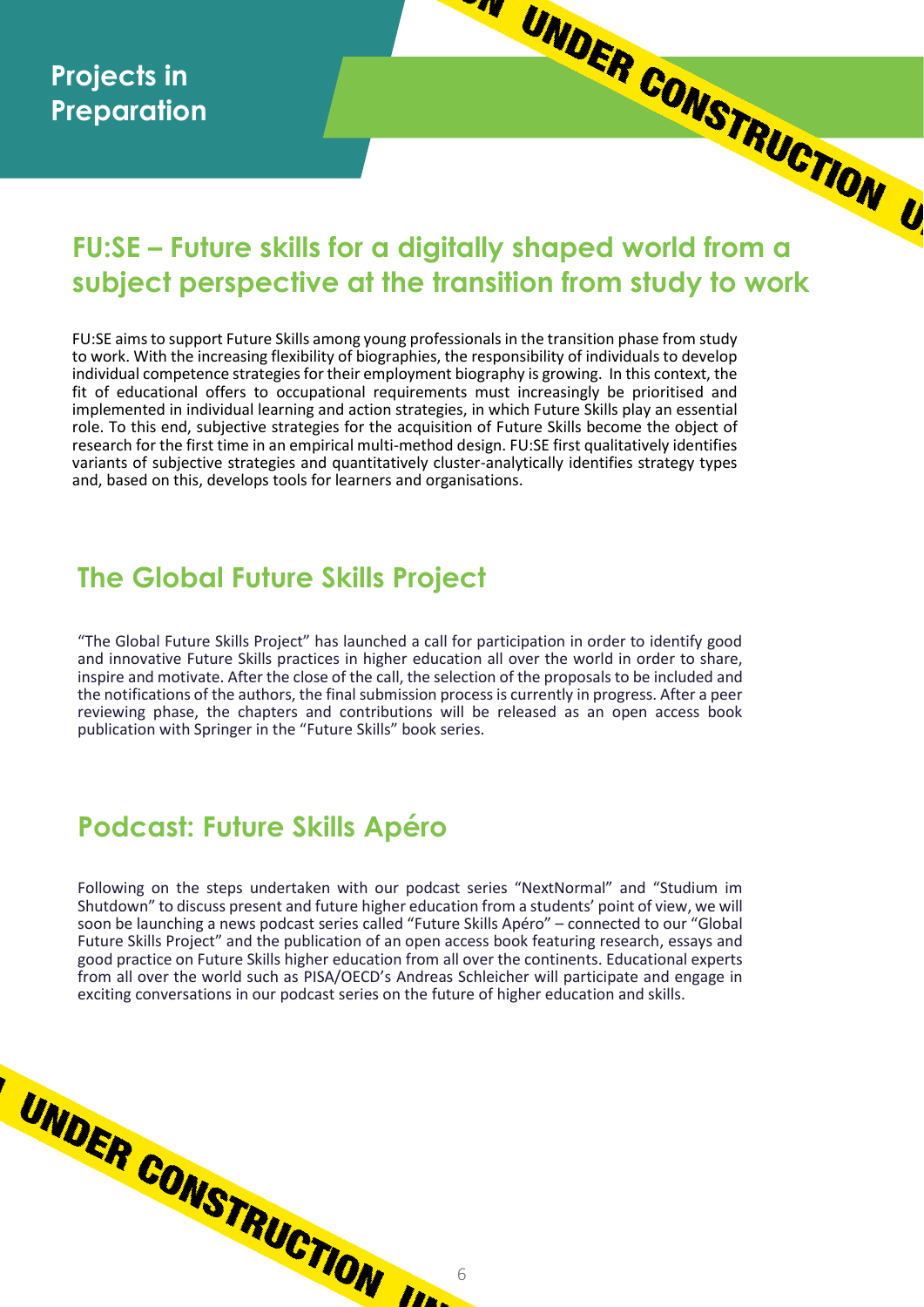# **Publications 2021**

## **Monographs**



- 1. Ehlers, U.-D. (2020): **Future Skills – Future of Learning and Higher Education.** [\(online](http://www.nextskills.org/)  [open access\)](http://www.nextskills.org/)
- 2. Ehlers, U.-D. (2020): **Future Skills: Lernen der Zukunft – Hochschule der Zukunft.** Springer: New York, Heidelberg [\(online open access\)](https://www.springer.com/gp/book/9783658292966)

## **Journal contributions (peer-reviewed)**

- 1. Ehlers, U.-D., Eigbrecht, L. (2021): Rekonstruktion subjektiver Studienerfahrungen im ‹Shutdown› der Corona-Pandemie. In Medienpädagogik 40 – CoViD-19 und die Hochschulbildung. P. 430-448, retrieved from: [https://doi.org/10.21240/mpaed/40/2021.11.27.X.](https://doi.org/10.21240/mpaed/40/2021.11.27.X)
- 2. Ehlers, U.-D. (2021): Leadership für die digitale souveräne Hochschule. In strategie digital – Magazin für Hochschulstrategien im digitalen Zeitalter. Ausgabe #1/Oktober 2021. P. 20 – 26, retrieved from [https://hochschulforumdigitalisierung.de/sites/default/files/dateien/strategie\\_digit](https://hochschulforumdigitalisierung.de/sites/default/files/dateien/strategie_digital_Ausgabe1.pdf) [al\\_Ausgabe1.pdf](https://hochschulforumdigitalisierung.de/sites/default/files/dateien/strategie_digital_Ausgabe1.pdf)
- 3. Eigbrecht, L., Brunner, M., Moran, R., Bartlett, J., Ehlers, U.-D. (2021): A new Research Competence Framework for Professional Higher Education. Wissenschaftsmanagement Ausgabe 2021. Retrieved from: [https://shop.lemmens.de/produkt/a-new-research-competence-framework-for](https://shop.lemmens.de/produkt/a-new-research-competence-framework-for-professional-higher-education/)[professional-higher-education/](https://shop.lemmens.de/produkt/a-new-research-competence-framework-for-professional-higher-education/) (22.09.2021)

## **Conference contributions (peer-reviewed)**

- 1. Ehlers, U.-D., Monelyon, T. M. (2021): Buildung a European OER Ecosystem State of play across Tech, Policy, Quality, Business & Innovation [Paper presentation]. OEGlobal. Oktober 2021. Retrieved from: [https://ia801400.us.archive.org/20/items/oe-global-2021](https://ia801400.us.archive.org/20/items/oe-global-2021-papers/OE_Global_2021_paper_103.pdf) [papers/OE\\_Global\\_2021\\_paper\\_103.pdf](https://ia801400.us.archive.org/20/items/oe-global-2021-papers/OE_Global_2021_paper_103.pdf)
- 2. Eigbrecht, L., Ehlers, U.-D., (2021): Alte neue Expert:innen für gute Lehre. Das "Studium der Zukunft" aus Studierendensicht [Paper presentation]. GMW Jahrestagung 2021: Bildung in der digitalen Transformation. Leipzig, Germany (online). October 2021.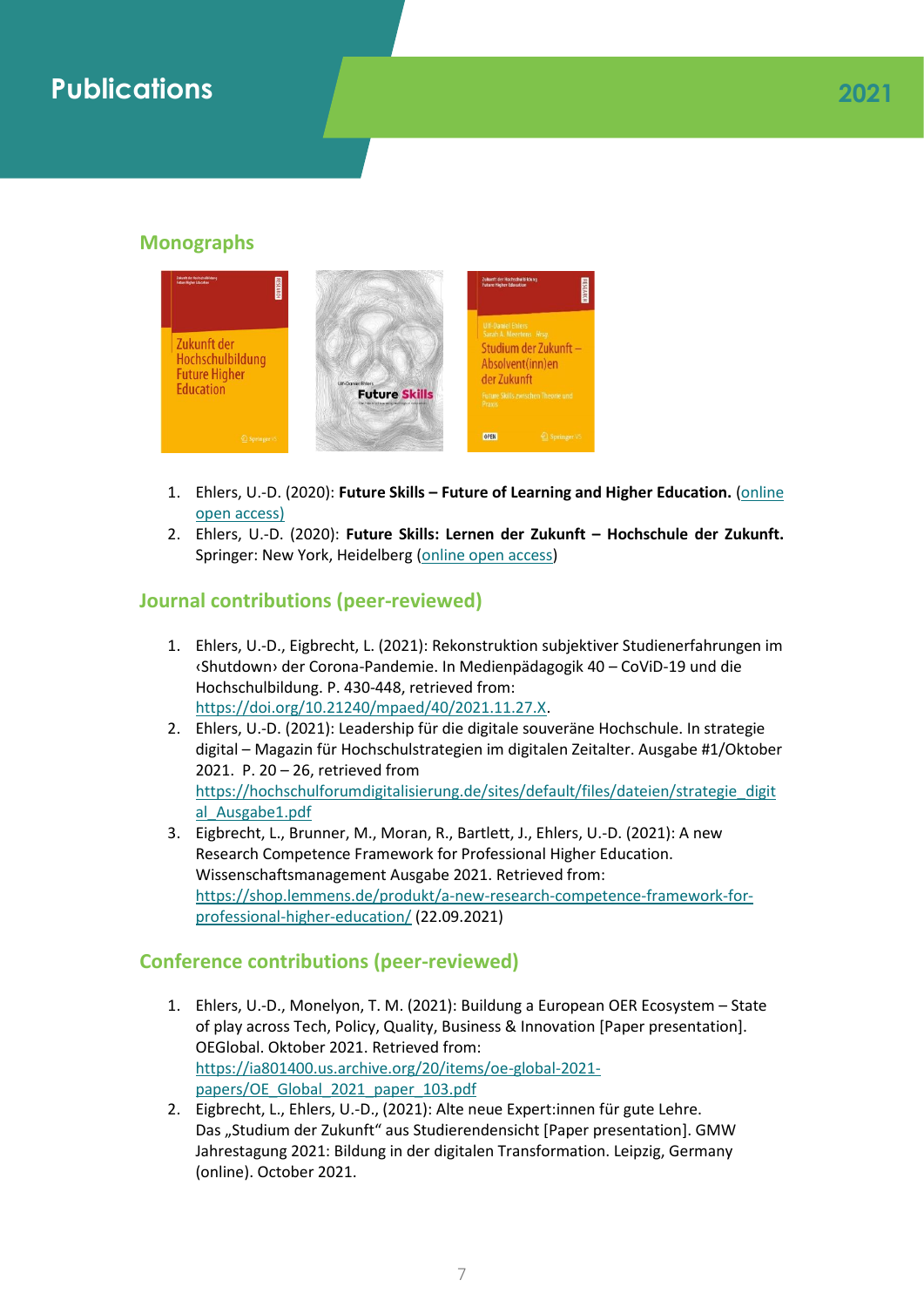# **Publications**

- 3. Ehlers, U.-D., Eigbrecht, L. (2021): Reconstructing Subjective Study Experiences During Shutdown in Pandemic times [Paper presentation]. 30. EDEN Jahreskonferenz: Lessons from a pandemic for the future of education. Madrid, Spanien. June 2021 (online) Retrieved from[: https://www.eden-online.org/proc-](https://www.eden-online.org/proc-2485/index.php/PROC/article/view/1867)[2485/index.php/PROC/article/view/1867.](https://www.eden-online.org/proc-2485/index.php/PROC/article/view/1867) Nomination best research paper award, Young Scholar Grant for Laura Eigbrecht.
- 4. Ehlers, U.-D., Brunner, M. (2021): Listening to the Student Voice –Student Engagement in Professional Higher Education in Europe [Paper presentation]. 30. EDEN Jahreskonferenz: Lessons from a pandemic for the future of education. Madrid, Spanien. June 2021 (online). Retrieved from[: https://www.eden](https://www.eden-online.org/proc-2485/index.php/PROC/article/view/1886/1594)[online.org/proc-2485/index.php/PROC/article/view/1886/1594](https://www.eden-online.org/proc-2485/index.php/PROC/article/view/1886/1594)
- 5. Eigbrecht, L., Ehlers, U.-D., (2021): Future Skills für eine selbstbestimmte Mediennutzung. #mpaed2021 – Herbsttagung der Sektion und Fachgruppe Medienpädagogik. Leipzig, Germany (online). September 2021.

## **Conference contributions (not peer-reviewed)**

- 1. Geier, N.; Ehlers, U.-D.; Eigbrecht, L. (2021): Future Skills Learning durch Future Skills Self Assessment. University Future Festival 2021. Online: [https://www.youtube.com/watch?v=Xixe1KrJiQU.](https://www.youtube.com/watch?v=Xixe1KrJiQU)
- 2. Brunner, M.; Eigbrecht, L.; Ehlers, U.-D. (2021): InclusiPHE: Research findings on Inclusive Student Engagement in Professional Higher Education in EU. University Future Festival 2021. Online[: https://www.youtube.com/watch?v=sSxQH7GV4Ds.](https://www.youtube.com/watch?v=sSxQH7GV4Ds)
- 3. Eigbrecht, L.; Ehlers, U.-D. (2021): Das NextNormal der Hochschulbildung aus Studierendensicht. University Future Festival 2021. Online: <https://www.youtube.com/watch?v=mZ9UMr4ZSmU>
- 4. Eigbrecht, L.; Brunner, M. (2021): Future Skills & Entrepreneurship Education: Future Skills für die Herausforderungen von Morgen. International Entrepreneurship Education Summit.

## **Book chapters**

- 1. Ehlers, U.-D., Bonaudo, P. (2021): Künstliche Intelligenz, Machine Learning & Algorithmen in der Hochschulbildung – zwischen Mythen und Realität In Tobias Schmohle, Alice Watanabe (eds.): Künstliche Intelligenz in der Hochschulbildung – Chancen und Grenzen des KI-gestützten Lernens und Lehrens. Verlag transcript
- 2. Ehlers, U.-D. (2021): Hochschule der Zukunft Zukunft der Hochschule In Hochschule Bochum (eds.) 2021: Denken, Fühlen, Machen, Sein. 50 Jahre unsere Hochschule Bochum – Festschrift.: P. 106-107. Retrieved from: <https://www.hsbo50.de/jubilaeums-festschrift>
- 3. Ehlers, U.-D. (2021): Future Skills für die Welt von morgen: Das Future-Skills-Triple-Helix-Modell der Handlungsfähigkeit in emergenten Praxiskontexten In Hochschulforum Digitalisierung (eds.) 2021: Digitalisierung in Studium und Lehre gemeinsam gestalten. Innovative Formate, Strategien und Netzwerke. Wiesbaden: Springer VS. Retrieved from[: https://link.springer.com/chapter/10.1007/978-3-658-](https://link.springer.com/chapter/10.1007/978-3-658-32849-8_21) [32849-8\\_21](https://link.springer.com/chapter/10.1007/978-3-658-32849-8_21)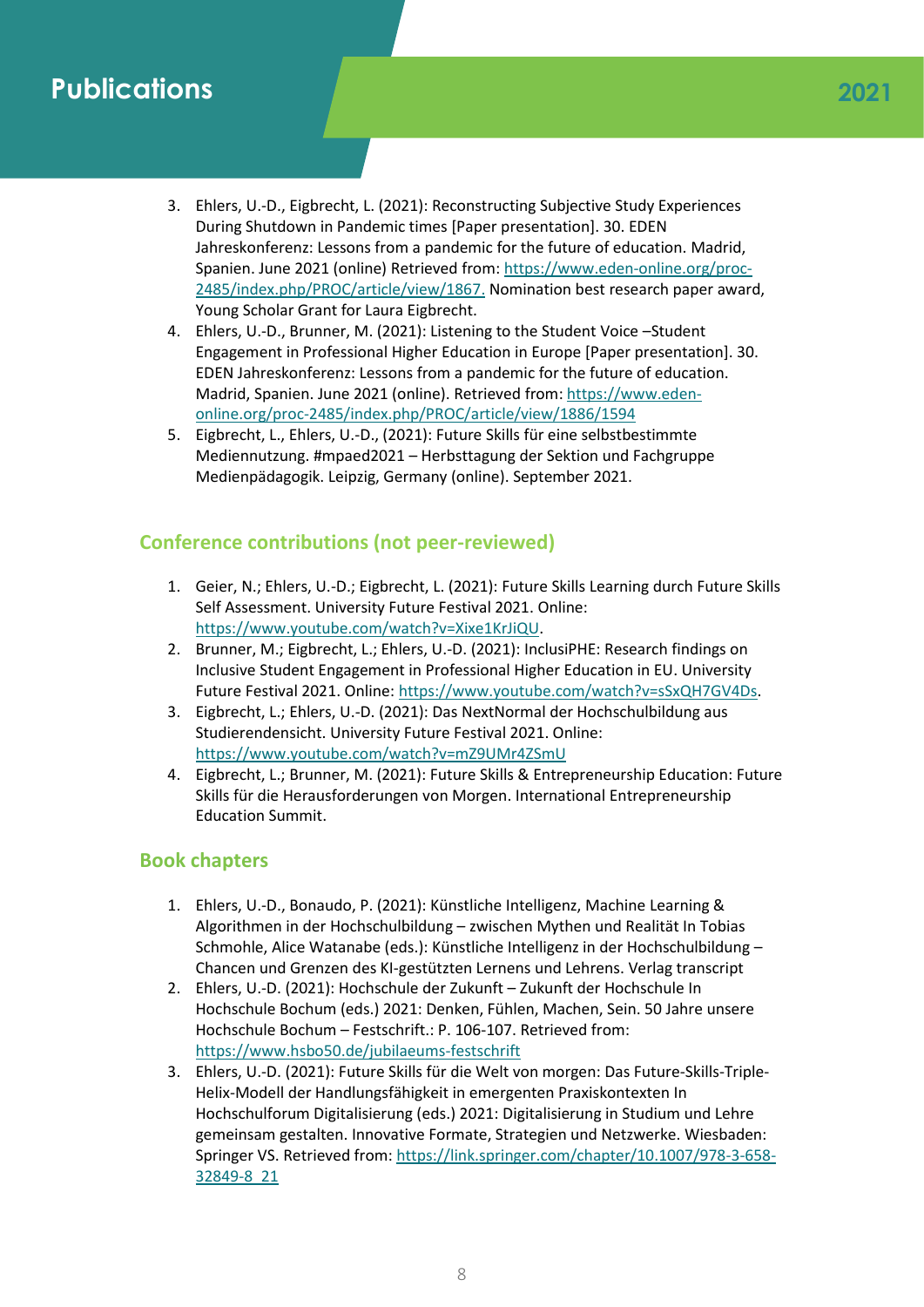## **Publications 2021**

- 4. Ehlers, U.-D., Bonaudo P., Eigbrecht L. (2021): Eine Agenda für die Hochschule der Zukunft. In Dieter Thomaschewski, Rainer Völker (eds.) Standort Deutschland: Herausforderungen und notwendige Reformen (Denkanstöße)
- 5. Ehlers, U.-D. (2021): Quality for New Digital Learning Cultures. In Sheila Jagannathan (eds.) Reimagining Digital Learning for Sustainable Development. P. 82-95. Retrieved from: [https://www.taylorfrancis.com/chapters/edit/10.4324/9781003089698-](https://www.taylorfrancis.com/chapters/edit/10.4324/9781003089698-9/quality-new-digital-learning-cultures-ulf-daniel-ehlers) [9/quality-new-digital-learning-cultures-ulf-daniel-ehlers](https://www.taylorfrancis.com/chapters/edit/10.4324/9781003089698-9/quality-new-digital-learning-cultures-ulf-daniel-ehlers)
- 6. Ehlers, U.-D., Bonaudo P. (2021): Studentische Zukunftsprojekte problem- und projektorientierte Lehre im Pandemiesemester. Onlinelehre zur Zukunft der Gesellschaft mit KI. In #Dual – ZHL-Schriftenreihe für die DHBW, Band 5. Retrieved from: [https://www.zhl.dhbw.de/fileadmin/user\\_upload/CAS-](https://www.zhl.dhbw.de/fileadmin/user_upload/CAS-ZHL/Hochschuldidaktik/Schriftenreihe_DUAL/ZHL_Schriftenreihe_Dual_Band_5.pdf)[ZHL/Hochschuldidaktik/Schriftenreihe\\_DUAL/ZHL\\_Schriftenreihe\\_Dual\\_Band\\_5.pdf](https://www.zhl.dhbw.de/fileadmin/user_upload/CAS-ZHL/Hochschuldidaktik/Schriftenreihe_DUAL/ZHL_Schriftenreihe_Dual_Band_5.pdf)

## **Interviews**

- 1. Kinderzimmer statt Campus Studieren in der Pandemie (2021): SWR2. 04.08.2021. Online: [https://www.ardaudiothek.de/episode/forum/kinderzimmer-statt-campus](https://www.ardaudiothek.de/episode/forum/kinderzimmer-statt-campus-studieren-in-der-pandemie/swr2/91867130/)[studieren-in-der-pandemie/swr2/91867130/](https://www.ardaudiothek.de/episode/forum/kinderzimmer-statt-campus-studieren-in-der-pandemie/swr2/91867130/)
- 2. Interview mit Professor Ulf-Daniel Ehlers Zwischenfazit Corona Studium (2021): Deutschlandfunk. 30.03.2021. Online: [https://ondemand](https://ondemand-mp3.dradio.de/file/dradio/2021/03/30/interview_prof_ehlers_zwischenfazit_corona_studium_aus_dlf_20210330_1436_c148dc51.mp3)[mp3.dradio.de/file/dradio/2021/03/30/interview\\_prof\\_ehlers\\_zwischenfazit\\_coron](https://ondemand-mp3.dradio.de/file/dradio/2021/03/30/interview_prof_ehlers_zwischenfazit_corona_studium_aus_dlf_20210330_1436_c148dc51.mp3) [a\\_studium\\_aus\\_dlf\\_20210330\\_1436\\_c148dc51.mp3](https://ondemand-mp3.dradio.de/file/dradio/2021/03/30/interview_prof_ehlers_zwischenfazit_corona_studium_aus_dlf_20210330_1436_c148dc51.mp3)

## **Studies, reports & expert opinions (selection)**



- 1. Brunner M., Eigbrecht L., Ehlers, U.-D. (2021): InclusiPHE Stronger Together. Towards inclusive student engagement of non-traditional students in Professional Higher Education. Needs assessment for students' engagement of non-traditional students in PHE
- 2. Brunner M., Ehlers, U.-D. (2021): chaise Study on skill mismatches in the European Blockchain sector.
- 3. Ehlers, U.-D., Kunze, K. (2021): Encore+ −- Awareness, Experience and Organisational Maturity of Open Education. Data analysis of different attitudes and preferences
- 4. Ehlers, U.-D., Kunze, K. (2021): Encore+ − Open Education and Training. Where does Europe go from here? State of Play for an Emerging European OER Ecosystem.